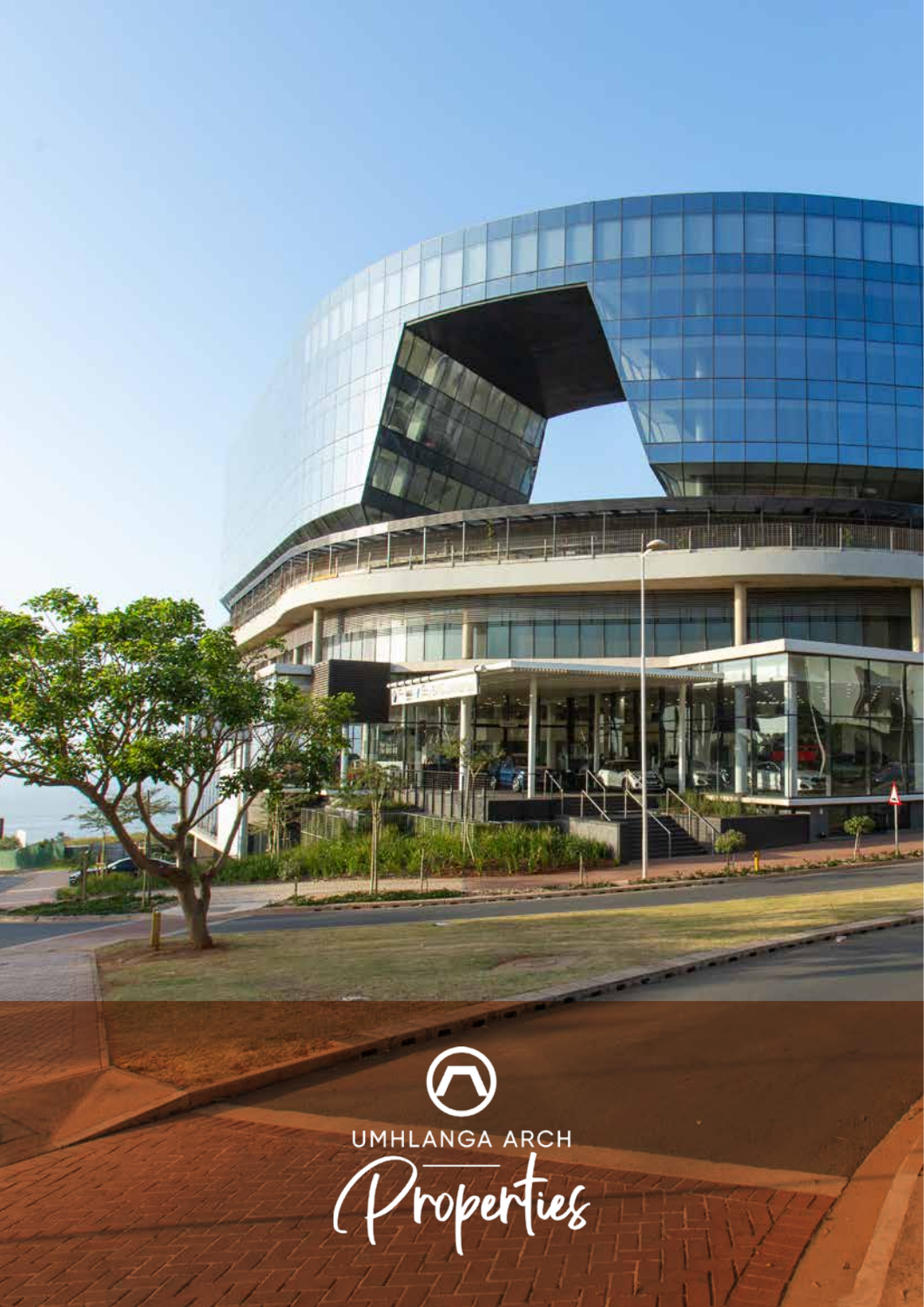Welcome<br>Welcome<br>TO THE NEIGHBOURHOOD TO THE<br>
Dear Valued P<br>
Umhlanga Arch<br>
Welcome you to<br>
With over twenty<br>
with over twenty<br>
with over twenty<br>
SO% return rate<br>
90% return rate<br>
We are passion<br>
enjoy a synergy<br>
promises service<br>
Join us for an e<br>
stress away Welcome

## TO THE NEIGHBOURHOOD

#### *Dear Valued Homeowner*

Umhlanga Arch Properties Premium Concierge Host and Letting Division welcome you to a new brand of excellence.

THE NEIGHBOURHOOD<br>Valued Homeowner<br>mga Arch Properties Premium Concierge Host and Letting Division<br>me you to a new brand of excellence.<br>over twenty evast of experience in the short-term rental market and<br>ver wentwerk exce With over twenty years of experience in the short-term rental market and with our unique value added concierge services, we are proud of our 90% return rate on customers.

We are passionate about service to both the owner and the guest and enjoy a synergy with the values and ethos of The Umhlanga Arch which promises service excellence.

**Example 2014**<br> **Example 2014 CONV C**<br> **EXAMPLE INTEREMENTATION CONVERGED INTO A THE NEIGHBOURHOOD**<br>
Dear Valued Homeowner<br>
Umhianga Arch Properties Premium Concierge Host and Letting Division<br>
with over twenty years of ex 90% return rate on customers.<br>We are passionate about service to both the owner and the guest and<br>choose as sometic with the values and othos of The Umliniang Arch which<br>promises service excellence.<br>Join us for an exciting Join us for an exciting and successful journey ahead. Let us take the stress away from short-term letting of your apartment whilst we create a revenue income on your asset.

We look forward to meeting with you soon,

Janine & Natasha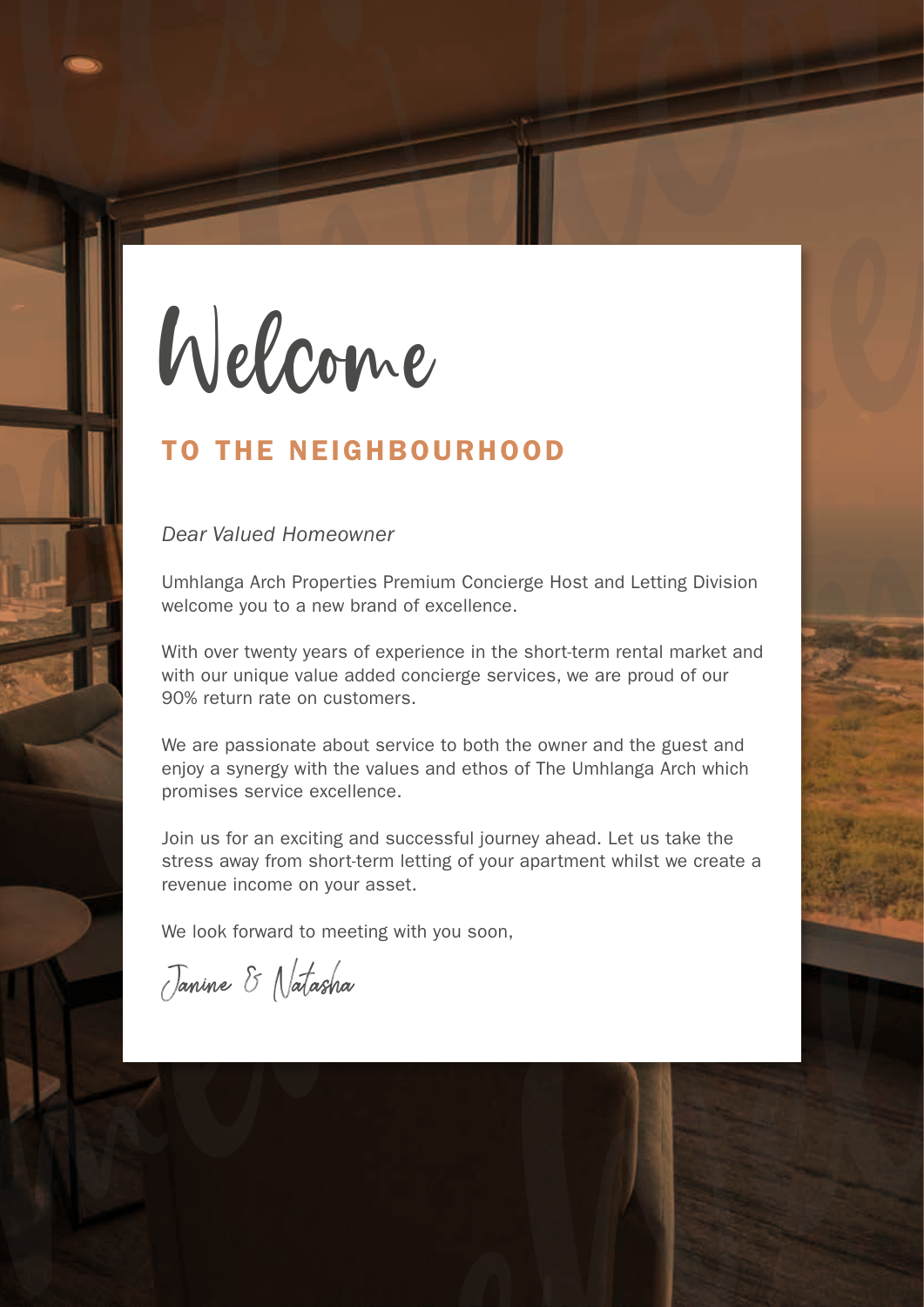# WHY SHOULD YOU SHORT-TERM LET?

Short-term letting gives you full flexibility of where and when you want to host, whether you choose to live in your apartment and rent it out for specific periods or maximise rental returns whilst still enjoying the convenience of your own apartment.

# FORECAST

2-BEDROOM APARTMENT

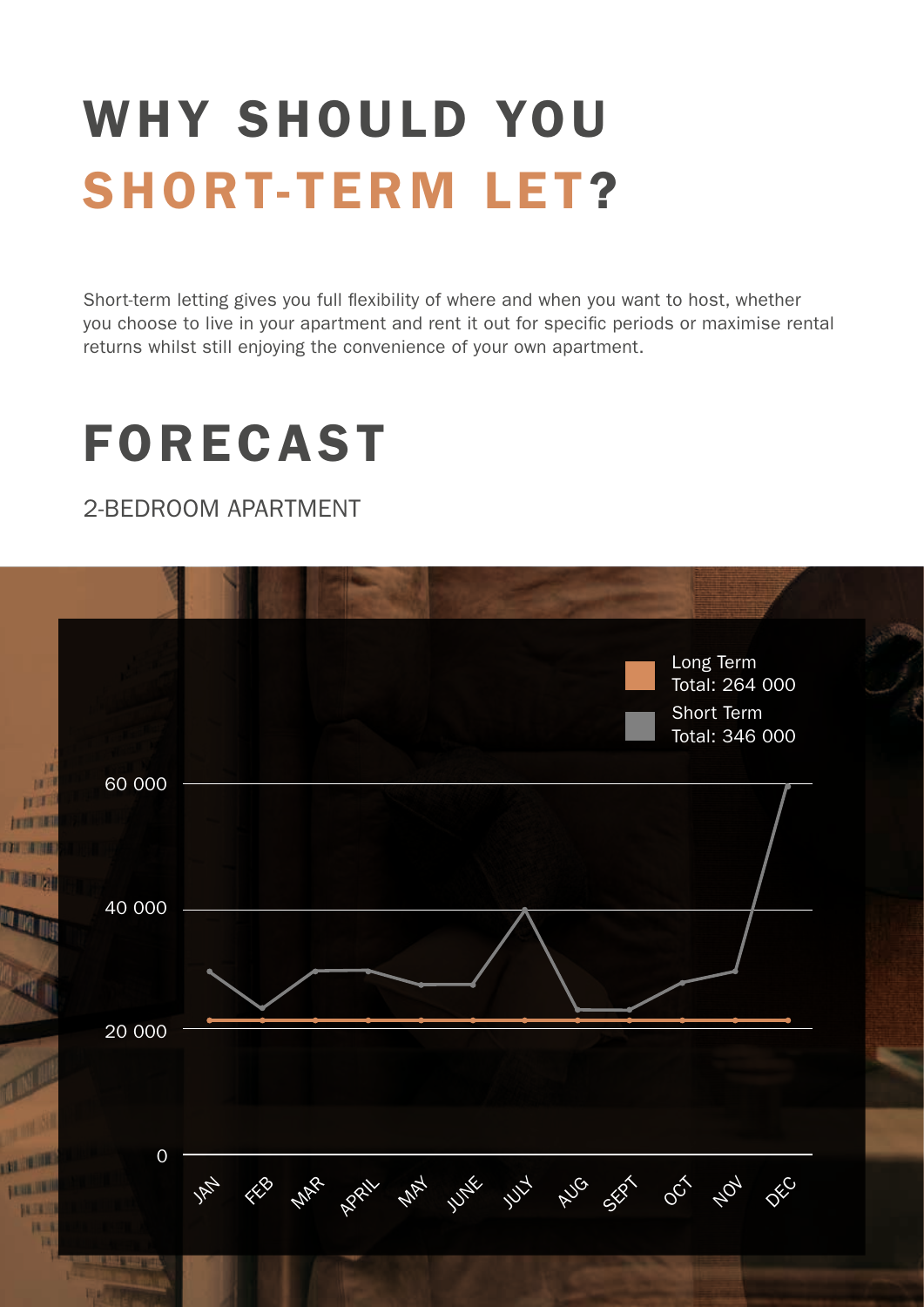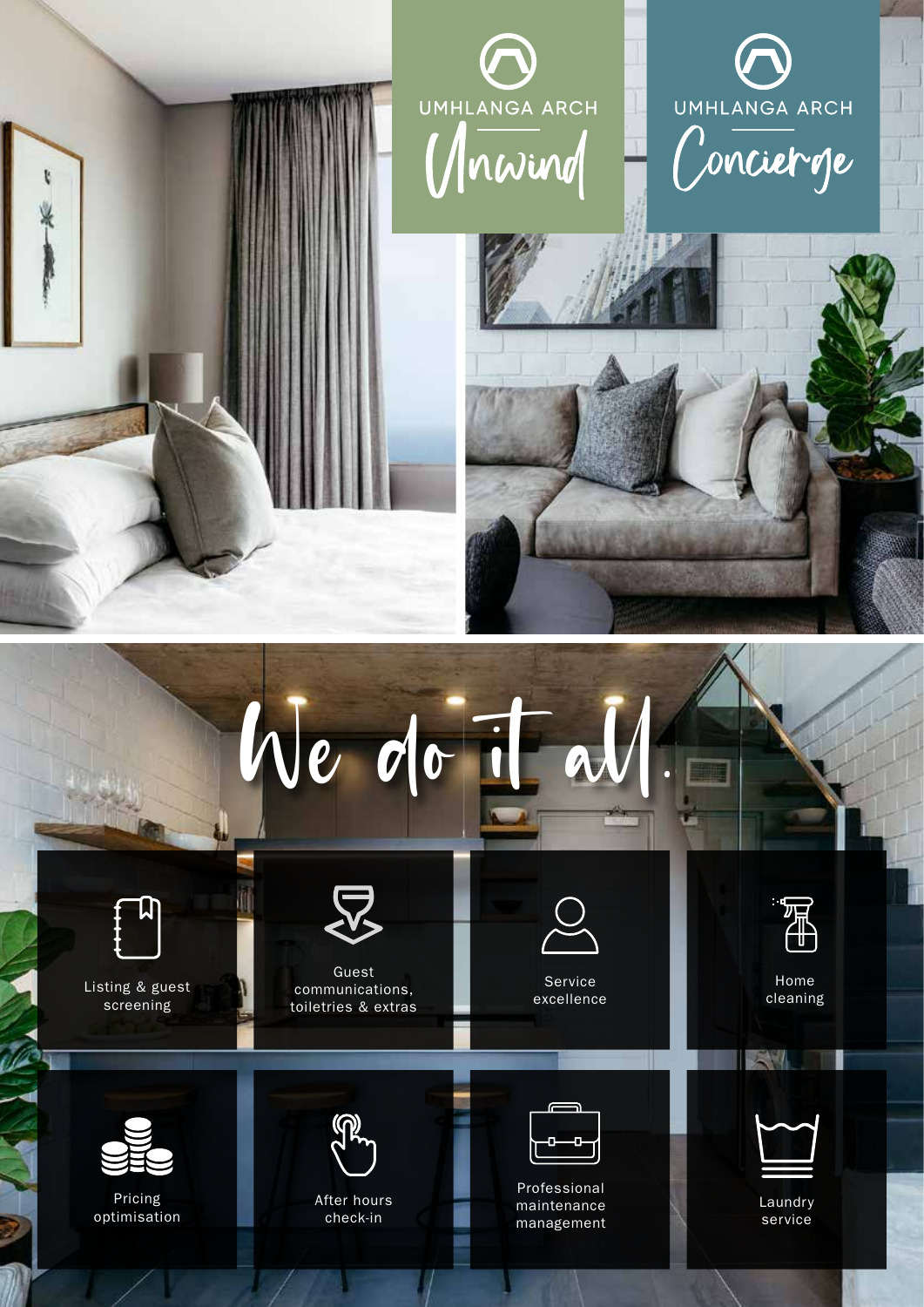How it works?

## EASY STEPS TO SHORT-TERM LET



We will meet you at your apartment or on a Zoom meeting at your convenience.

Once we have viewed the apartment and it has been approved for rentals, we will sign the terms and conditions with you.

The apartment can be COVID-19 hygiene cleaned and prepared for its first rental. Inventory will be taken and the apartment details loaded onto our marketing platforms and reservation systems.

Guest vetting: All incoming guests are stringently checked with strict security measures in place.

They will also undergo the standard Umhlanga Arch security biometric system on arrival.

You, the owner, will sit back and relax whilst enjoying your asset and the ease of having the overheads taken care of for you. The guests will be looked after with five-star treatment. They will be checked into the apartments and offered housekeeping and laundry services onsite. The concierge team will look after all their needs to ensure that they will be good return customers, not just to the apartment, but to The Arch and all it has to offer.

On guest departures, the apartment will be checked for any breakages or maintenance required and the inventory will be updated. A cleaning service will be performed, including a full linen change. The apartment will be left five-star ready for the next guest.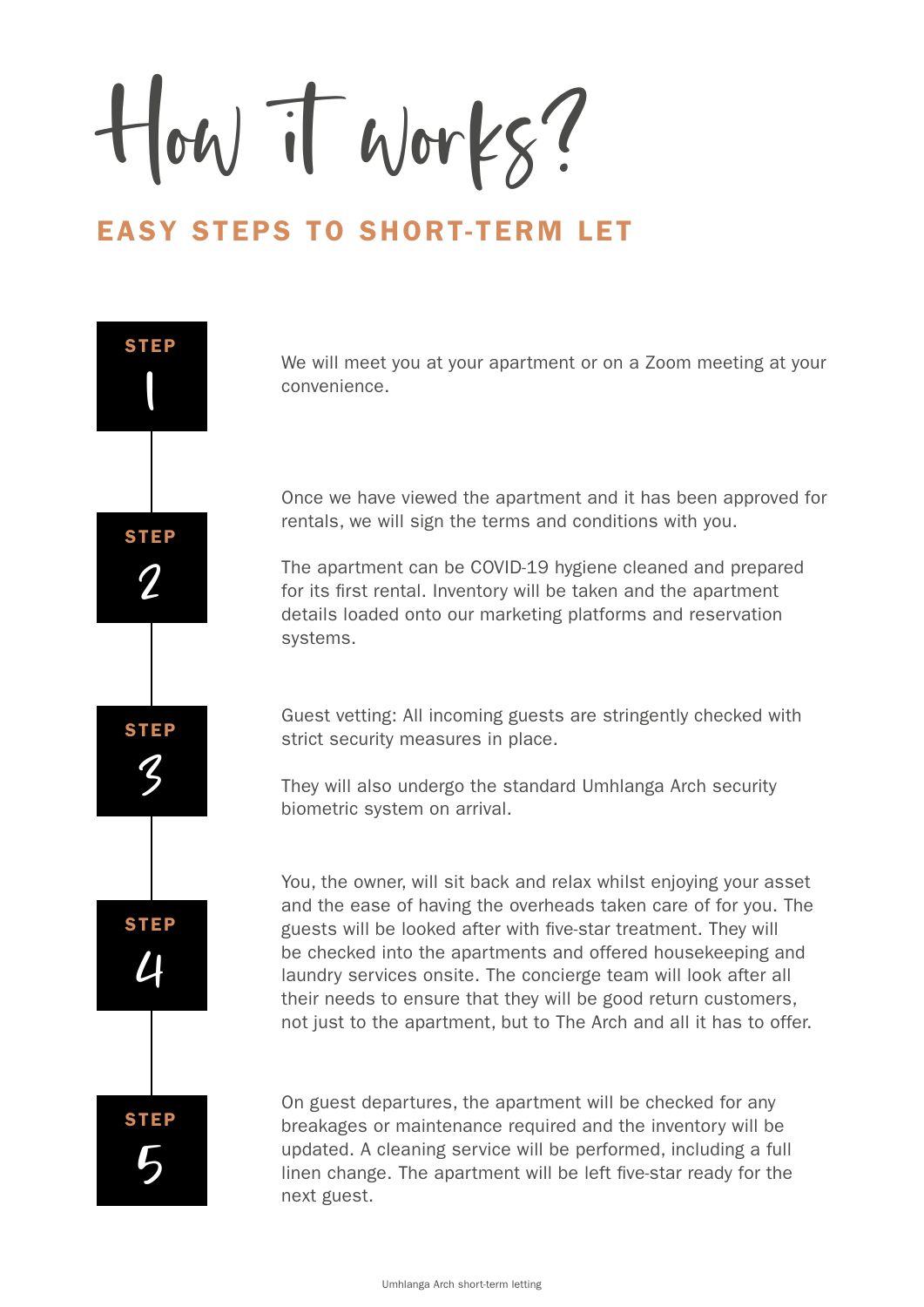What we offer

# OUR COMMISSION OF 30% INCLUDES THE FOLLOWING:

- 10% spend on lead generation and marketing of your apartment which will be driven by a specialist company.
- The apartment will be placed on a rental ladder system to ensure fair and equal letting to all. A reservation calendar will be held and maintained and login details will be given to you so that you can access your apartments sales and availability at any time.
- A 7-days a week concierge welcome desk facility to accommodate and ensure a personalised check in process of all guests to the apartment.
- The full biometric procedure will be done for all guests by ourselves at the welcome desk at no charge to yourself or the guest.
- To ensure all guests' needs are met during their stay and to answer the many questions that arise during a rental.
- Liability insurance for guests in the apartment for accidental injury etc.
- Charlotte Rhys branded amenities for all personal hygiene and cosmetic needs.
- Inventory control and maintenance updates after each booking.
- Should your apartment require maintenance it can be supervised by our operations management team.
- Reduced rates at onsite laundry facilities.
- Reduced rates on all cleaning requirements and housekeeping staff.
- As our team will be managing the concierge area we can receive and hold onsite deliveries for you.
- Monthly payment of rentals to you with detailed reporting at month end.
- All guests sign a detailed lease agreement.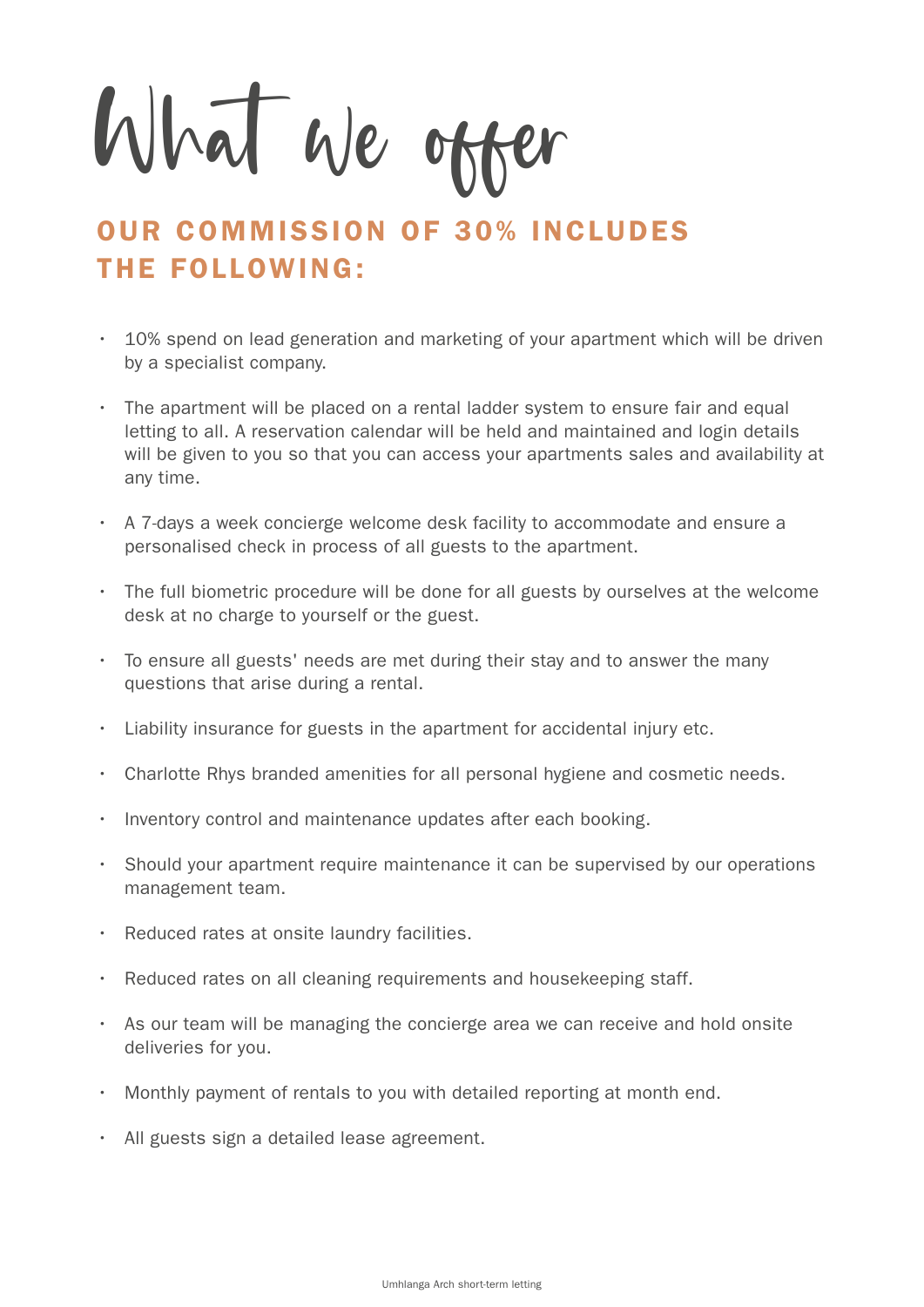Housekeeping

# SERVICES

Umhlanga Arch Properties Short-Term Letting Division has a compliment of well-trained, experienced cleaning attendants. Collectively our staff have more than 10 years' experience in cleaning and housekeeping for residential and hospitality apartments and guest homes. We use all requisite equipment and chemicals required to ensure the health and hygienic servicing of your property.

Contact concierge desk on concierge@umhlangaarchproperties.co.za to book your once off or recurring services.

# SERVICE TYPE PRICE LIST

*All our services are completed in accordance with Covid-19 regulations.*



#### General Service: R200

General cleaning service of apartment to maintain rental readiness. Includes staff time and cleaning chemicals.



#### Housekeeping Service: 2 bed R250, 1 bed/loft R150

Cleaning service of owner/tenant occupied apartments (excludes laundry and ironing)



#### Exit Cleaning: R350

Mandatory service following guest or owner occupation of apartment. Includes staff time and cleaning chemicals.



#### Housekeeping & Laundry: 2 bed R500, 1 bedroom/loft R350

Cleaning service of occupied apartments with onsite laundry. Includes staff time and cleaning chemicals.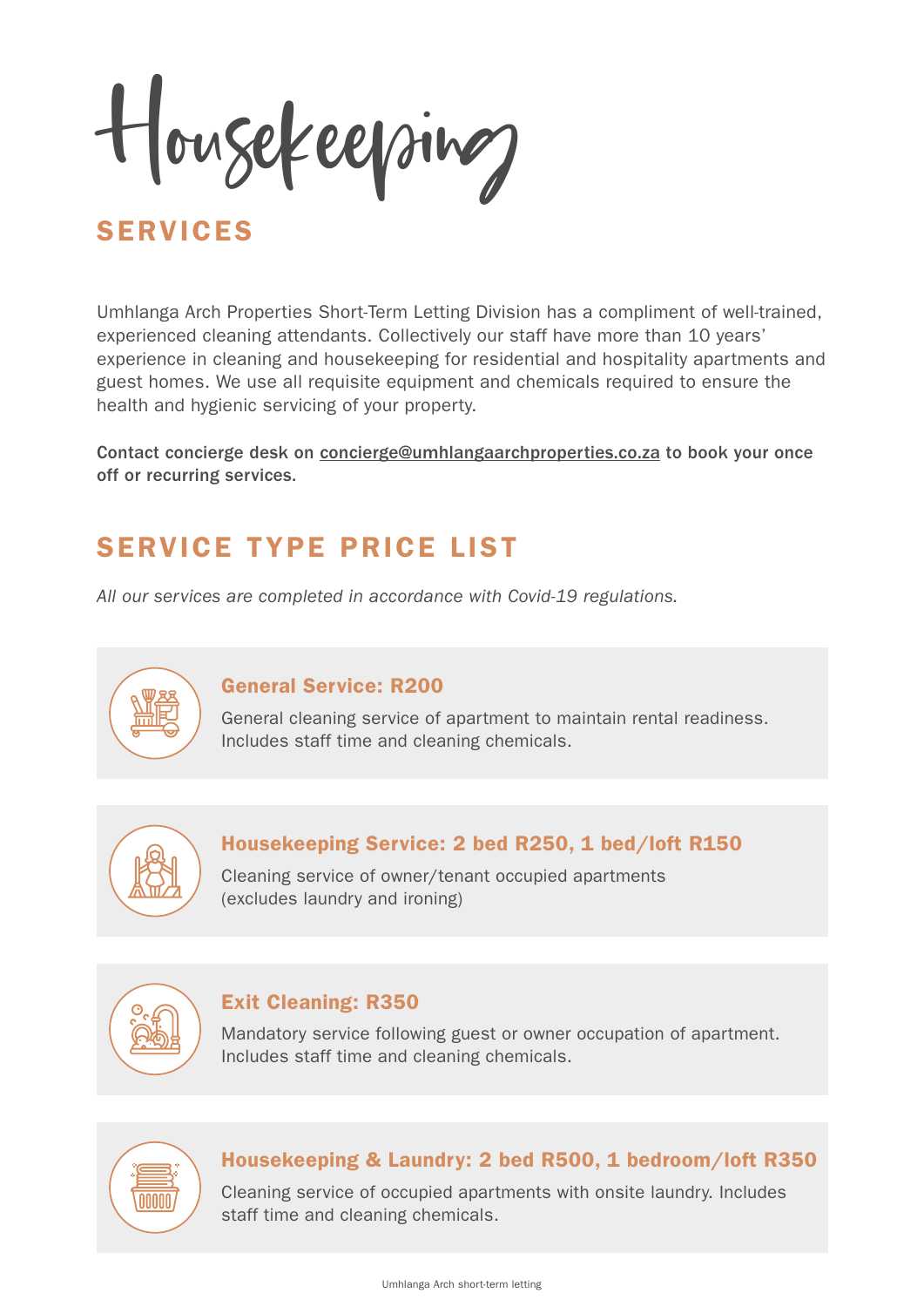Laundry

# SERVICES

Umhlanga Arch Laundry is a family run and operated, eco-friendly laundromat situated in the stunning new development, The Umhlanga Arch. Focused on service excellence, convenience and a premium full turnkey service, Umhlanga Arch Laundry promises to take care of all your laundry needs. Life's too short to do your own laundry, seriously, so let us do it for you. \*We offer both domestic and commercial laundry services which include washing, ironing and dry cleaning (off site).

### Resident's package (linen: wash, dry, iron)

|                     | <b>Loft Apartment</b> | 1-Bedroom<br><b>Apartment</b> | 2-Bedroom<br><b>Apartment</b> |
|---------------------|-----------------------|-------------------------------|-------------------------------|
| Flat sheet          |                       | 1                             | $\overline{2}$                |
| <b>Fitted sheet</b> |                       | 1                             | $\overline{2}$                |
| Duvet cover         | 1                     | 1                             | $\overline{2}$                |
| Pillow cases        | 4                     | 4                             | 8                             |
| Towels              | 4                     | 6                             | 8                             |
| Dish cloth          | 1-R100                | 1-R120                        | 1-R200                        |

Door to door delivery included.

### Umhlanga Arch laundry price list

- Wash, dry, fold R35/kg (minimum 3kgs) R105
- Wash, dry, iron R40/kg (minimum 3kgs) R120
- Dry and iron R35/kg (minimum 3kgs) R105
- Dry and fold R30/kg (minimum 3kgs) R90
- Stain remover R15 per item
- Dry cleaning done off site Colours and whites sorting R20 additional cost

*\*estimate prices subject to change*